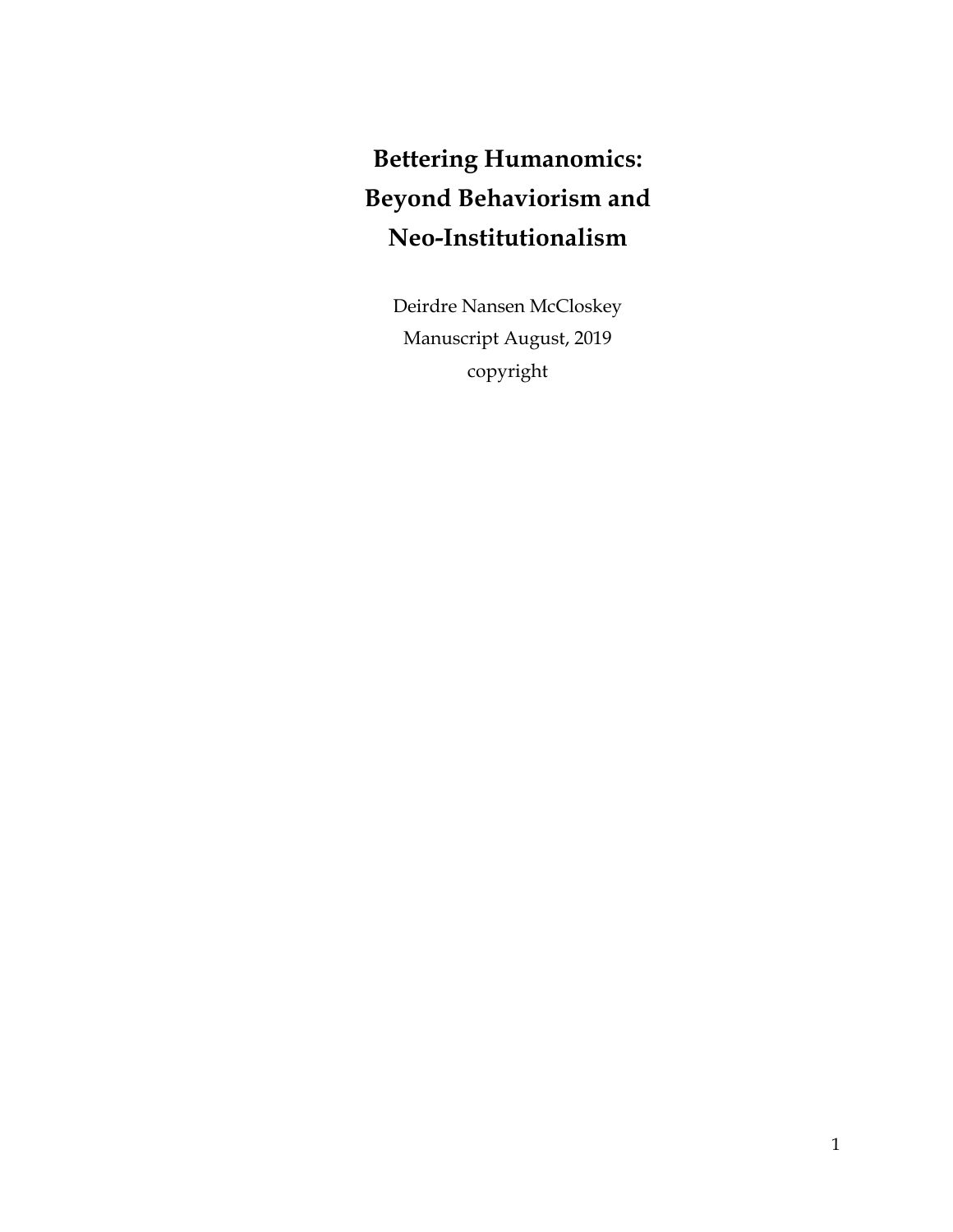# **Contents**

Preface

Introduction: Humanomics and Liberty Promises Better Science than the Neo-Behaviorist Fashions

# **First Stanza:**

# **Humanomics Is to be Recommended and Practiced**

- 1 Adam Smith Practiced Humanomics, and So Should We
- 2 Economic History Illustrates the Problems with Behaviorism
- 3 An Economic Science Needs the Humanities
- 4 It's Merely a Matter of Common Sense, and Intellectual Free Trade
- 5 After All, Sweet Talk Rules the Economy
- 6 And Ethical Upbringing Rules Political Economy
- 7 Nussbaum from the Left and Buchanan from Liberalism Get It Wrong
- 8 That Is, We Should Walk on Both Feet, Like Ludwig Lachmann
- 9 The Killer App for Humanomics is the Evidence that the Great Enrichment Came from Ethics and Rhetoric
- 10 Even as to Time and Location
- 11 Doubts by Analytic Philosophers About the Killer App Are Not Very Persuasive
- 12 Nor by Sociologists, Political Philosophers, or Economic Historians

## **Second Stanza:**

## **A Neo-Institutionalism**

# **Lacking Both Measurement and the Humanities**

## **Doesn't Work as Science**

- 13 Economics Needs to Get Serious About Measuring the Character of the Economy
- 14 The Number of Unmeasured "Imperfections" Is Embarrassing Long
- 15 Economic History Can Measure Them, Showing Them to be Small
- 16 Even the Best of Neo-Institutionalism Lacks Measurement
- 17 And "Culture" Will Not Repair It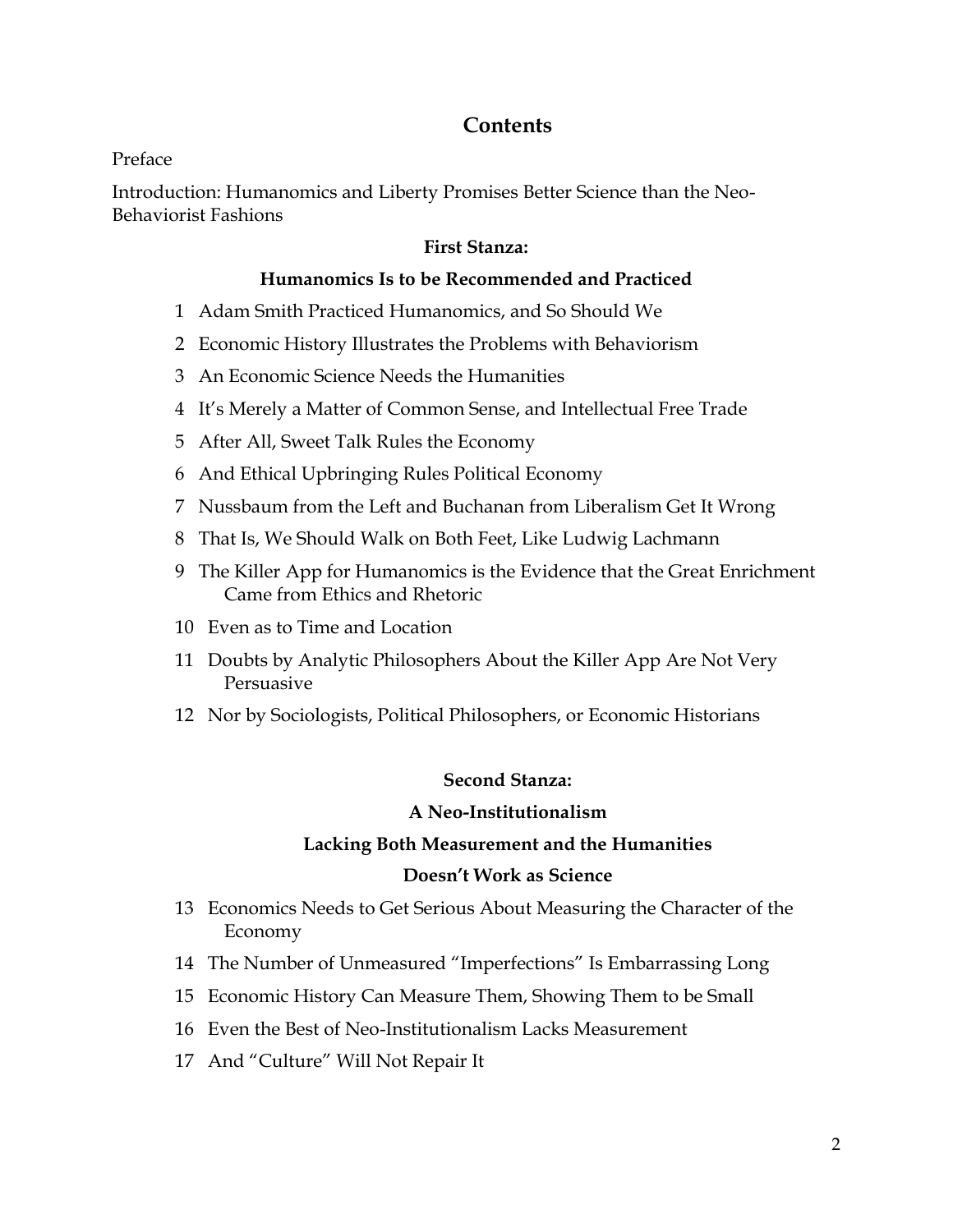- 18 Neo-institutionalism, That Is, Is Off the Rails, Even in My Beloved Empirical Austrian School
- 19 In Short, Neo-Institutionalism Fails as History and Economics
- 20 As It Fails in Logic and in Philosophy
- 21 It Is Not Yet a Scientific Success
- 22 We Need the Nice Work of Humanomics Instead
- 23 And We Can Get It If We Try
- 24 We Can't Save Private Max *U*
- 25 Yet We Can Save Ethical Economists

Works Cited Acknowledgments Index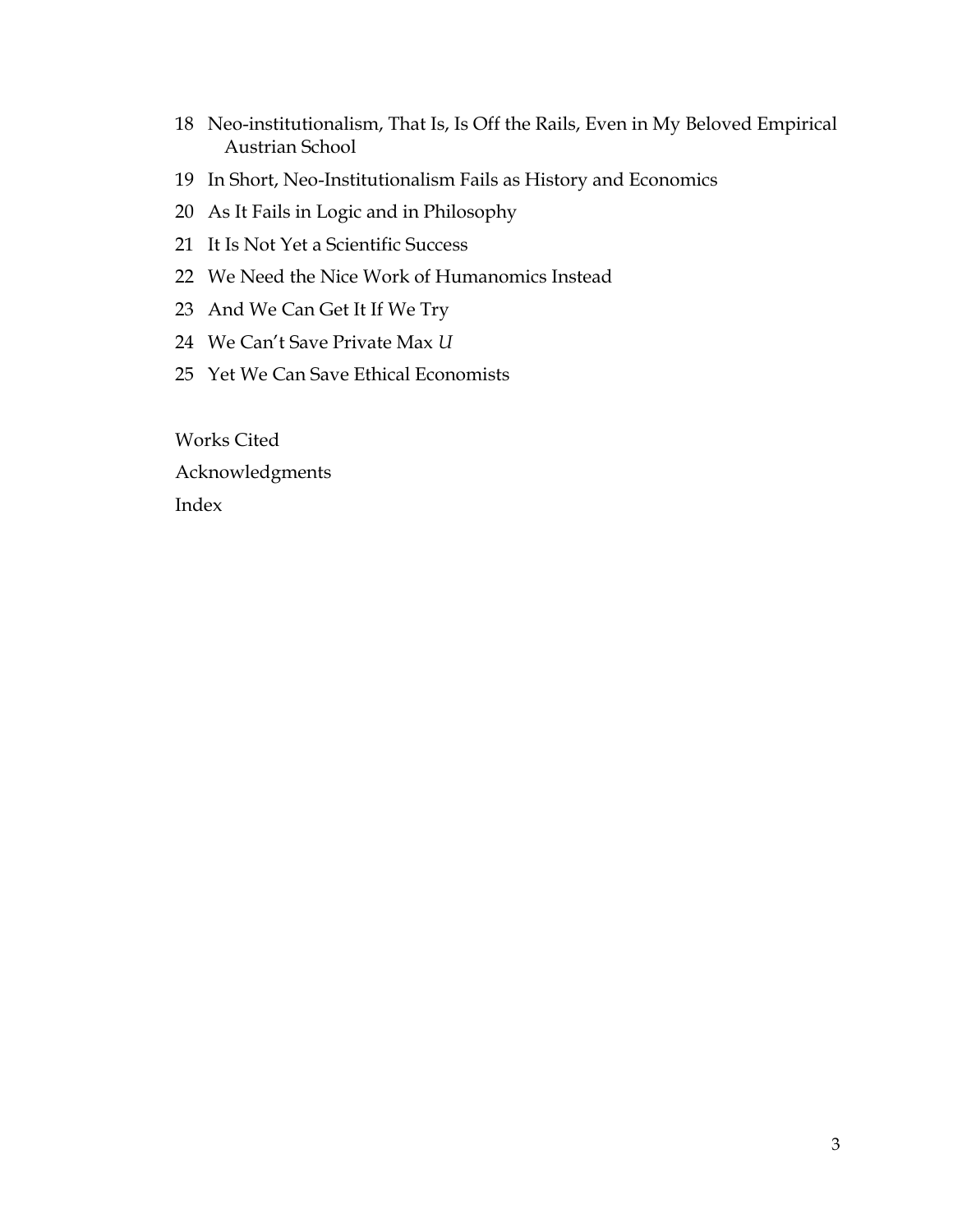## **Preface**

I collect here some ruminations on the future of academic economics. The elevator pitch is that to get a better economic science we need "humanomics," which uses broader theorizing and more serious empiricism than at present. We need also, as ethical social scientists, to be modest.<sup>1</sup> Ethics is part of humanomics, too—in some ways it's the foundational discipline, as for all the sciences. Good science, most obviously good social science, should have good people, or else it breaks bad. "Neoinstitutionalism," like many other anti-ethical, neo-behaviorist movements over the past few decades in economics, doesn't fit the bill—of an ethical and convincing economics.

The case for such a view, arranged here into something like a coherent argument, has appeared in a miscellany of academic journals, or as book reviews and conference papers. The pieces began mainly as responses to invitations to sound off. "Responding" is not mere irritated disputation, or somehow impolite. It's what scientists should do, every time. "What's your argument? Oh, I see. Well, here's my considered response to your logic and evidence. Maybe we can make your argument better. I may be mistaken, but let's look into it. You come too." It's the conversation of science. So I went to it with a will. (You're welcome.)

We should all try to follow the motto of the philosopher Amélie Oksenberg Rorty, who wrote in 1983 that what is crucial is:

> our ability to engage in continuous conversation, testing one another, discovering our hidden pre-suppositions, changing our minds because we have listened to the voices of our fellows. Lunatics also change their minds, but their minds change with the tides of the moon and not because they have listened, really listened, to their friends' questions and objections.<sup>2</sup>

Listening, really listening is the "hermeneutic" side of a rhetorical or substantive criticism.<sup>3</sup> It's how science advances, really advances, whether on little matters such as an econometric β coefficient or on world-shaping matters such as in Newton or Darwin or Marx or Keynes. Find out what's mistaken in earlier science. Fix it. In 1867 the subtitle of Marx's *Capital* was *A Critique of Political Economy*. That's the scientific spirit.

The discoveries I have made over the past couple of decades by responding critically are two:

(1.) There seems to be emerging a new and I think more serious and sensible way of doing economic science—quantitatively serious, philosophically serious,

<sup>1</sup> DeMartino 2011; and DeMartino and McCloskey, eds. 2016.

<sup>2</sup> Rorty 1983.

<sup>3</sup> Lavoie, ed. 1990.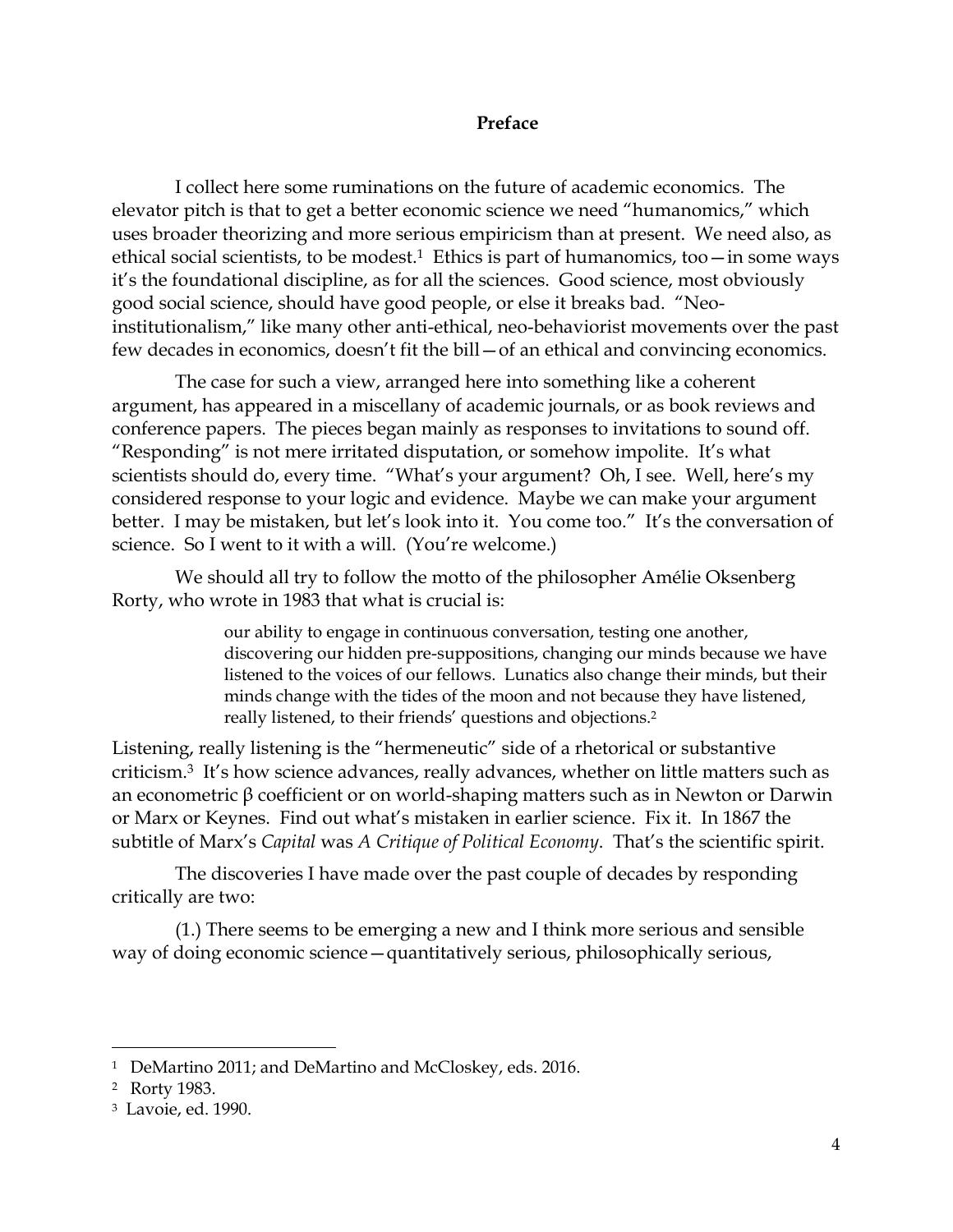historically serious, ethically serious. The economist Bart Wilson and a few others nowadays call it humanomics.<sup>4</sup>

(2.) The neo-institutionalism of Douglass North and Daron Acemoglu is not the way forward. Scientifically speaking its factual claims, like those of the other recent fashions of behaviorism, are dubious, or at best badly argued. It does not listen, really listen, to the evidence of humans, or to its friends' scientific questions and objections. Substantively, it treats creative adults as a flock of little children, terrible twos who do not need to be listened to. Instead, they need to be pushed around with incentives. Neo-institutionalism looks down from a great height of fatherly expertise in design of institutions onto the so obviously self-defeating activities of free adults.

So do many of the other neo-behaviorist fashions: a behavioral economics claiming that cognitively we are all of us little children; field experiments in economics performed mercilessly on the little children; a neuroeconomics hitching the little children up to electrodes; and, for the past century or so, reaching a climax recently, an economic engineering adding more and more policies to dominate from Washington or London or Brussels the pathetic little children—for their own good, you see. The Democrats say, "Add more regulatory domineering of prescription drugs, instead of permitting adult Americans to buy them freely abroad." The Republicans say, "Add more police domineering of northeast Baltimore, instead of permitting adult Baltimoreans to find employment at a wage that businesses are willing to pay." The neo-behaviorist fashions go in the wrong direction, adopting an implausible hypothesis that Economic Daddy Knows Best, treating grown-up people as less than fully free adults. And its vaunted empiricism is surprisingly hollow. To overcome the illiberalisms and fill the hollows we need a better economics, a bettering humanomics.

Whether or not you are an academic economist, you should care about the future of the field. Madmen in authority, it was said, who hear voices in the air are distilling their frenzy from some academic scribbler a few years back. The distilled products are the policies of the Politburo, the Council of the European Union, the Federal Reserve Bank, the Chinese Communist Party, the U.S. Treasury, the IMF, the World Bank, Elizabeth Warren, the federal and state and local governments, and the very idea that there should be "policies" devised by your masters to govern your pathetic little life, you silly child. I reckon you should care if the distilled stuff is poisonous.

Yet the main implied reader of the book is a professional economist, or a fellow traveler among political scientists, sociologists, law professors, philosophers. I've been an economist and economic historian most of my life, and I love and admire economics and its practitioners. Mostly. Samuelson and Friedman, Harcourt and Johnson, Fogel and Hirschman, Demsetz and Robinson. Hurrah for the ideas of opportunity cost, of supply and demand, of entry and exit—and their mathematical and statistical expressions. Three cheers for the accounting of national income and the wheel of

<sup>4</sup> Smith and Wilson 2018.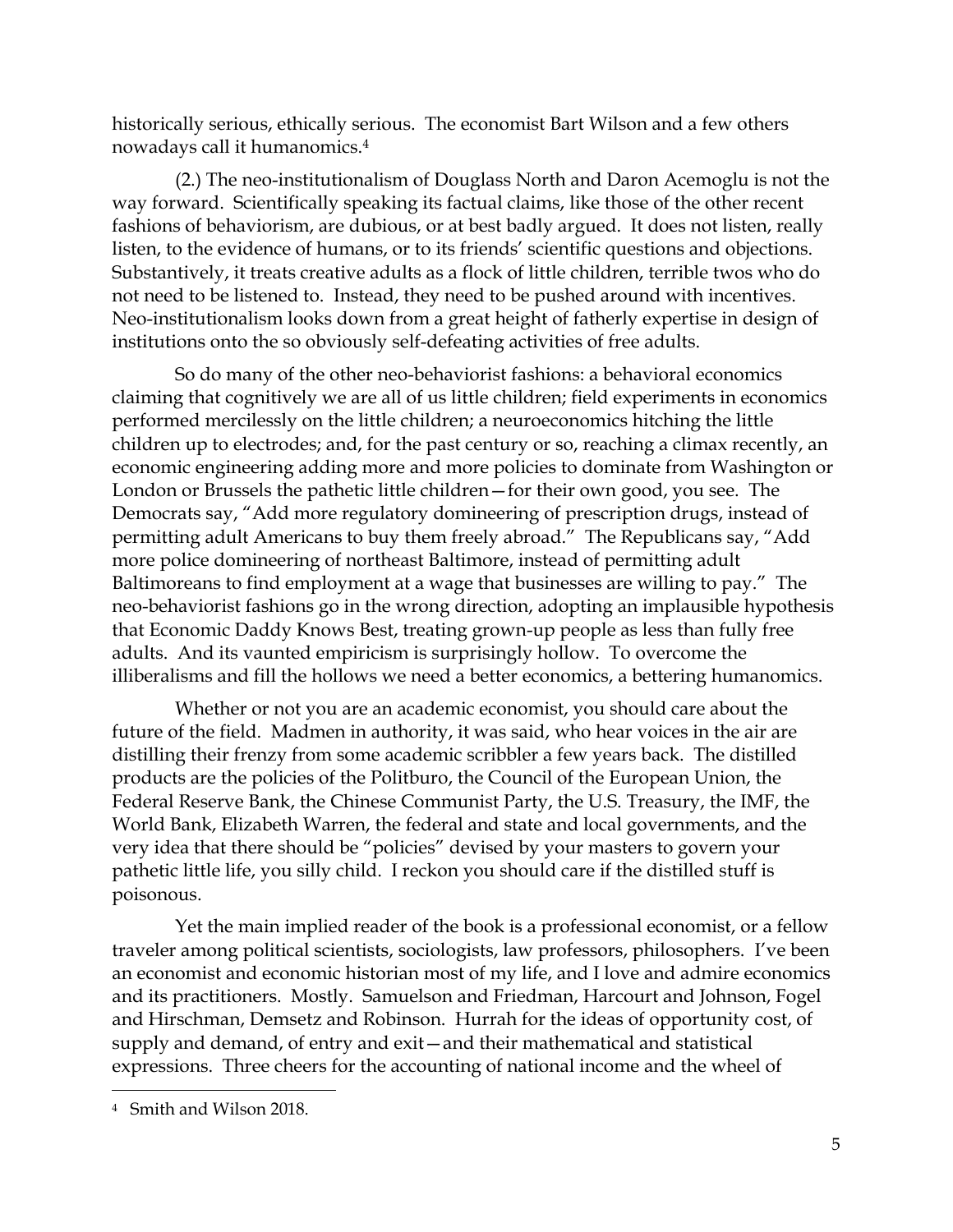wealth, especially in their historical implementations. God's blessings on cooperation and competition—their analysis and their analysts. Yes, I said, yes I will yes.

But if the distillation is not to poison everyone around, from Beijing to Boston, we economists need to rethink the recipe, devising a new one that nonetheless does not throw away what's known from older and actual economic science. In brief, economists need to reform their cargo-cult pretense of quantification, their phony scientism, their sneering dismissal of ethics, and their accompanying scorn for most of human knowledge. Yet they should keep their theory of price and their other pieces of refined common sense collected since the Blessed Adam Smith.

"Cargo-cult" may need explanation. It's the label the physicist Richard Feynman assigned to projects having the external look of science, but that are actually make-believe.<sup>5</sup> The comparison is with the highlanders of New Guinea after World War II, who set up coconut-shell lamps and runway-like clearings, in the hope that the big war-time planes with their enriching cargo would come back. The planes didn't actually come back. Similarly, much of what in economics looks *like* quantification, or at any rate mathematics, doesn't actually quantify, or yield factual truth. And much of theorizing in economics that looks *like* insight into the world's work doesn't yield it either.

The "sneering dismissal of ethics, and the accompanying scorn for most of human knowledge," does not need explanation. You see it in action daily. The very word "science," when defined in ignorance of the philosophy, sociology, and history of science, is used by the arrogantly ignorant— among them the less scholarly economic scientists—to ignore ethics and to exclude other ways of knowing.

A future economics should use the available scientific logic and evidence, all of it—experimental, simulative, introspective, questionnaire, graphical, statistical, literary, historical, psychological, sociological, political, ethical. To deploy an old joke, the economist drunk on his specialized distillation should stop hoping that the house keys he lost out in the dark will just happen to show up under the lamppost, where the light is better. The economist should become seriously quantitative and seriously qualitative, too, practicing an entire human science. No more cargo cults, dears. Get serious ethically. Search for all the scientifically relevant knowledge out in the dark, where much of it is to be found, not only under the lamppost.

<sup>5</sup> Feynman 1974.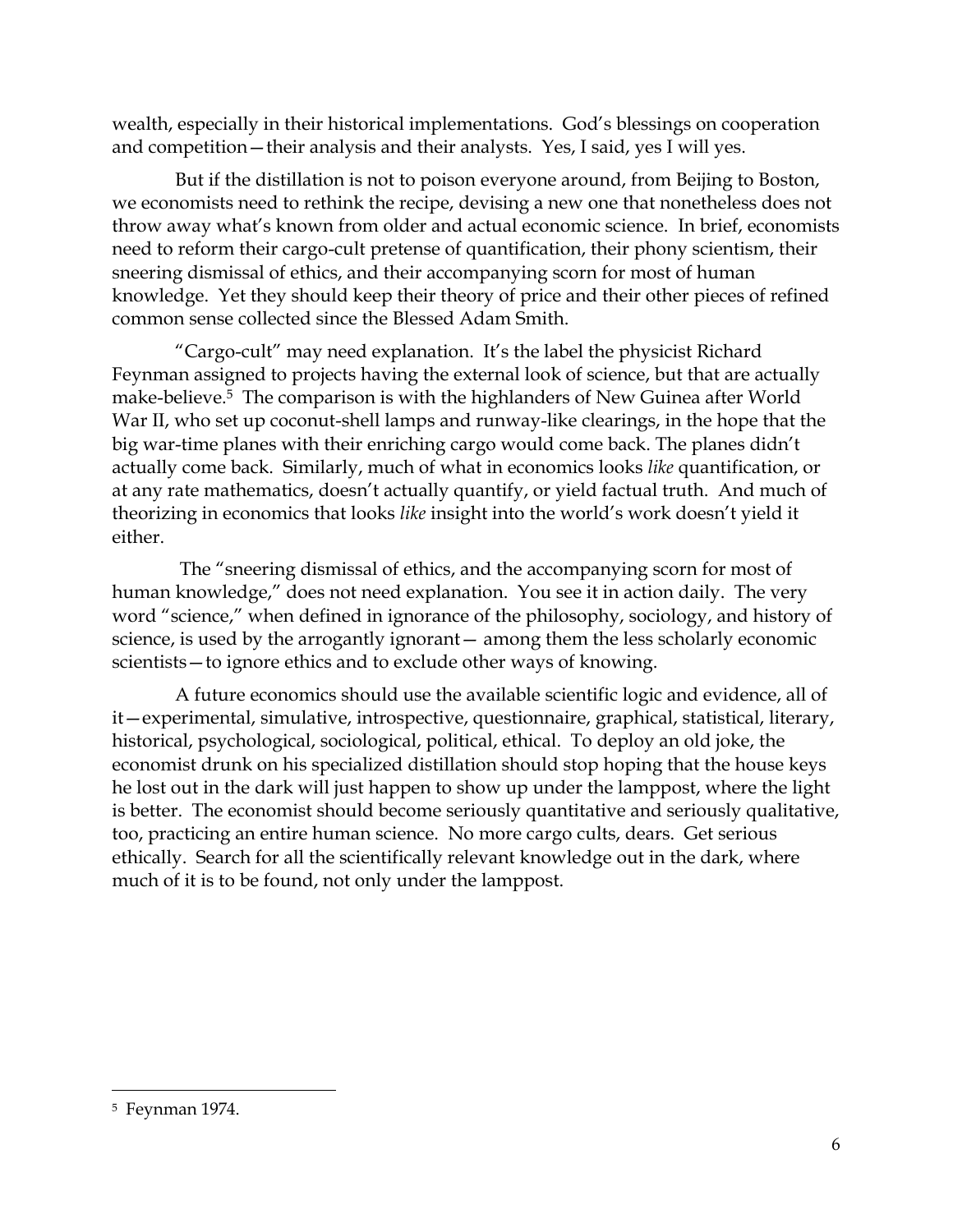## **Introduction:**

#### **Humanomics and Liberty**

#### **Promises Better Science than the Neo-Behaviorist Fashions**

I offer in the First Stanza here a prospect, with examples in some detail, for that better and bettering "humanomics." The word names an economic science that repairs the models and mathematics and statistics and experiments and the like of the orthodoxy c. 2020 but then adds the immense amount we can learn about human action in the economy from the myriad forms of human speech, and from reflection about the action and the speech—the news on the Rialto, the rhetoric of the chat-rooms in controlled experiments, the sober testimony of businesspeople at Rotary meeting, the gossip of the *Kaffeeklatsch*, the findings of interspecies experiments, value alignment in AI, politics on the stump and in the cloakroom, the ethical and epistemological ruminations about suitable categories (national income, to be sure, but which definition of the nation, or of income? ), the stories in history, the reflections of theologians , the introspections of poets and philosophers, the surveys of public opinion, the wisdom of novels, plays, poems, films—and about all of these, what are called in America the "humanities," the enormous, ramifying projects since ancient times of looking back critically on all such thinking and speaking and action. In brief, use all the evidence we can get our hands on.

As put by the Chinese psychologist Ning Wang and the 1991 Nobelist Ronald Coase, pioneers of humanomics before the letter:

> The stupendous loss in the depth and richness of human nature is a noticeable part of the price we have paid in transforming economics from a moral science of man creating wealth to a cold logic of choice in resource allocation. No longer a study of man as he is, modern economics has lost its anchor and drifted away from economic reality. As a result, economists are hard pressed to say much that is coherent and insightful, although their counsel is badly needed in this time of crisis and uncertainty.<sup>6</sup>

In *Round the Bend* (1951) the Australian novelist Nevil Shute (most famous for *On the Beach* [1957], made in 1959 into a poignant film starring Gregory Peck) told of the owner of an air-transport company reflecting on his business, after the death of his brilliant chief engineer Constantien (he was called Connie, and was a religious man):

> I was lonely and troubled, and at first there didn't seem to be much point in going on with anything; I was very tired, and I didn't know what to do. I thought of selling out my business, to Airservice, perhaps. . . . But after a time I got settled down, and then it seemed to me that it would be a better thing to carry on the business and run it in the way that Connie liked, so that in a materialistic

<sup>6</sup> Coase and Wang 2013, p. 206.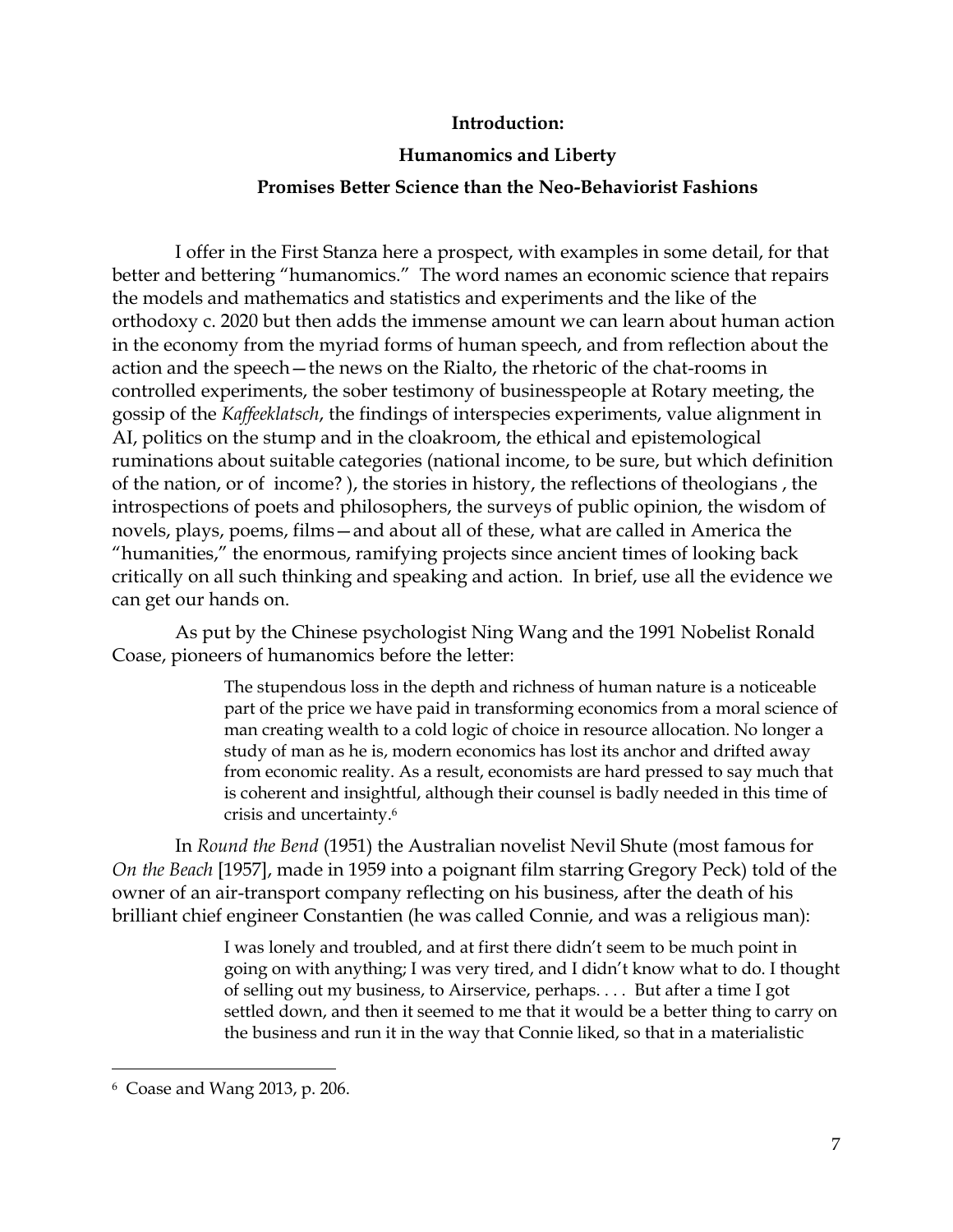world my air line should be an example running through Asia to show that men can keep the aircraft safe by serving God in Connie's way, and yet keep on the black side of the ledger. I'd go so far as to say, from my experience, that only by serving God in this way can you keep out of the red.<sup>7</sup>

Shute is pointing to a human characteristic, our need for a transcendent purpose, even in business, and for love, even in business. It's just the way humans are, in addition to a pursuit of materialistic profit which they share with all of life. A *human* science of the ordinary business of life, as Alfred Marshall defined it, needs to acknowledge such purposes as much as it acknowledges balance sheets. Both. Thus humanomics.

We are humans, you'll have noticed. A big part of our human behavior is thinking and talking about human action, as against thoughtless reaction. Humanomics goes beyond the artificially narrowed evidence of a reactive, silent, positivistic, observational behaviorism. Behaviorism has ruled economics and many other fields of the human sciences since the 1930s, without m philosophical reflection about what a speaking species does. In opposing it for the human species, the entomologist E. O. Wilson, when asked about a top-down, behaviorist idea for treating humans like ants, is said to have replied, "Great idea. Wrong species." The Austrian-American economist and early student of the rhetoric of economics, Fritz Machlup, pointedly asked in the 1940s what physics would look like if atoms could . . . talk. For a science of humans, it's still a relevant question.

The word *humanomics* was coined around 2010, I noted, by the astonishing experimental economist Bart Wilson, who with the Nobelist Vernon Smith wrote in 2019 *Humanomics: Moral Sentiments and the Wealth of Nations for the Twenty-First Century*. Then in 2020 Wilson, who is also a professor of law, wrote a humanomical study of the uniquely human habit of alienable property, in a book called *The Property Species: How Humans Make Things "Mine," How "Mine" Makes Us Human*. For many years Wilson has taught with Jan Osborn, a colleague from the Department of English at Chapman University in California, a freshman course introducing economics through such texts as an English translation of Goethe's *Faust*. Yes, you heard that right, *Faust.* Early in the epic, for instance, the misled Doctor Faust makes a complaint that illuminatingly violates the no-free-lunch postulate of economics, or its related 20-shilling-note theorem. The theorem is that routine learning, picking up any 20-shilling note that might perhaps have fallen on the roadside, earns merely routine profits. The Doctor whines, "I have neither money nor treasures. / Nor worldly honors of earthly pleasures." Routine learning, he is complaining—a foolish and anti-economic complaint expressed daily on CNBC—has not resulted in a free lunch of supernormal

<sup>7</sup> [https://www.fadedpage.com/books/20120913/html.php.](https://www.fadedpage.com/books/20120913/html.php) I thank Simon Taylor for the citation.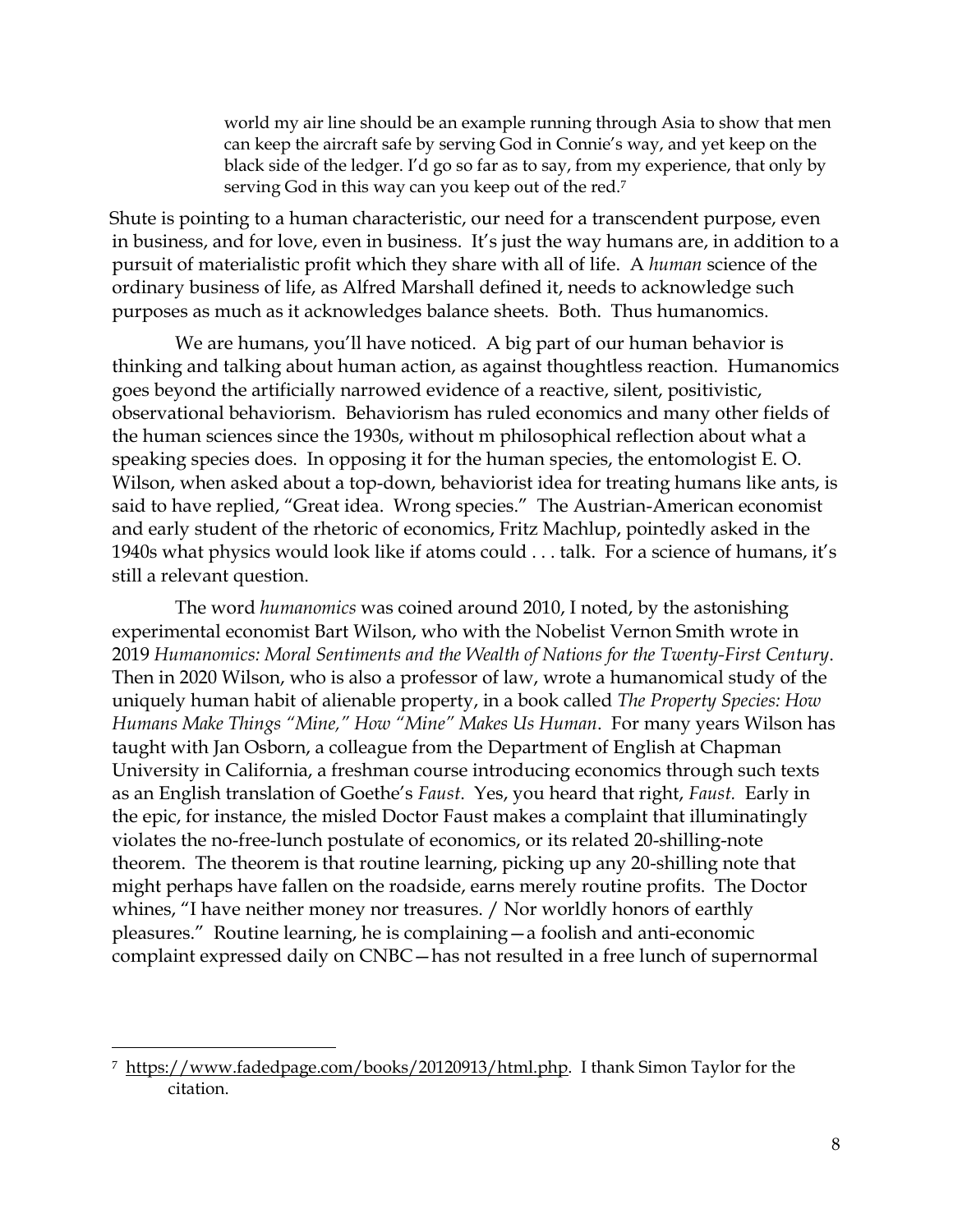profits. He therefore turns to magic, or econometrics, "That I might see what secret force / Hides in the world."8 And finally in vexation he turns to Mephistopheles.

Thus again humanomics. Its full range will become evident. Philosophers note that one sort of definition of a term is "ostensive" (Latin *ostendere,* to show). You can show what is meant by the word "chair" by showing a dozen of them in varied designs, from Windsor to Eames. The present book, together with a trilogy on the economics and history of the bourgeois era (2006, 2010, 2016) and the popular version written with Art Carden, *Leave Me Alone and I'll Make You Rich: The Bourgeois Deal (2020)*, with the political book *Why Liberalism Works* (2019)—and much earlier works by other economists such as Albert Hirschman and Arjo Klamer anticipating humanomics, often many decades before I got it—provide an ostensive definition of the word. They show an economics going beyond behaviorism to real, non-cargo-cult science.

§

In the other, Second Stanza of the book I offer in particular, and by way of an extended, responsive example, a humanomical criticism of neo-institutionalism, the mainly historical branch of the recent behaviorist orthodoxies. Neo-institutionalism is the claim—its advocates such as Oliver Williamson and Douglass North have repeated the phrase without much reflection—that "institutions in the economy *matter*." The italics are part of the rhetoric, a rhetoric concealing a lack of comparison or measurement or much depth in causal analysis.

The neo-institutionalist idea, articulated most influentially for historical explanations by the amiable Nobelist North (1920–2015), is that law provides "the rules of the game."9 If we change the rules, we of course will usually change the outcome of the game. Lower the pitcher's mound, and baseball gets more hits. In particular, the neo-institutionalists repeatedly claim that in olden times we knew not the rules of property rights and contact law, and therefore when we got the rules we got modern economic growth. The historical claim is that recently—say in 1689 in England—the rule of law was discovered, to all our joy. Now we can use it, says the World Bank, to make the poor rich. A snap. Get rules, such as the Soviet Constitution. Job done.

It's called *neo*-institutionalism to distinguish it from the old school of American institutionalism of Veblen, Commons, Ayer, and Galbraith, which itself was a chip off the old block of the German Historical School of Schmoller, Weber, Sombart, Lowe, and Polanyi. Contrary to the oldsters, neo-institutionalism uses enthusiastically, sometimes

<sup>8</sup> Goethe 1806 (1963), p. 95.

<sup>9</sup> It is commonly believed that North received the prize (with Robert Fogel in 1993) for neoinstitutionalism, not for his earlier and noble advocacy, like Fogel, for applying economics to history. The belief is false. I wrote much of the citation for the prize given jointly to North and Fogel. I admit that the Committee was by 1993 probably attracted to North's new advocacy, but I know what I wrote and what appeared. It was for inventing "cliometrics," not neo-institutionalism.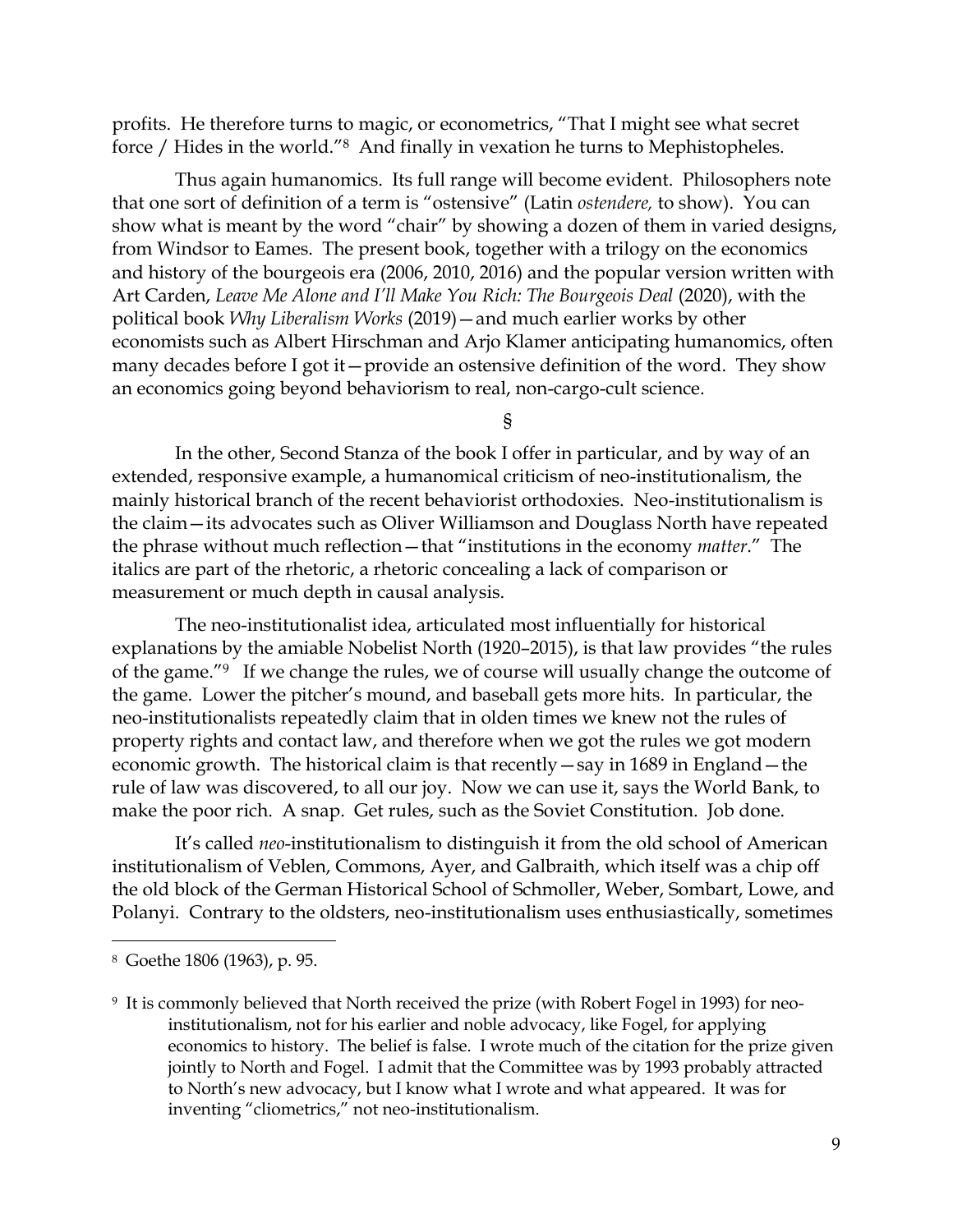accompanied by a strange insistence that it does not, the tools of "neoclassical" economics. Especially it uses the sub-tools called "Samuelsonian" economics, in which modern economists are over-trained—tools such as game theory and its construal of the human as Mr. Max *U,* a sociopath intent on maximizing his utility subject only to the constraint of the rules of the game.

"Samuelsonian," I note, is historically more accurate than the more conventional term, "neoclassical." The crushingly intelligent Paul Anthony Samuelson (1915–2009) asserted that economics must be about individuals maximizing subject to constraints, what I call below "*P*-logic" or Prudence Only. "Neoclassical," by contrast, properly includes other economists following on the sharp revision of political economy in the 1870s, such as Austrians and Marshallians and Keynesians and even Post-Keynesians (though they are more properly to be viewed as Classical rather than Neoclassical). They do not agree with what the excellent 26-year-old Samuelson laid down in his modestly entitled Ph.D. dissertation, *The Foundations of Economics Analysis*, submitted in 1941 and published in 1947—that the sole correct method will follow only the adventures of Max *U*. (Yet I am fond of remarking that in the late 20<sup>th</sup> century our economic science has had the advantage over linguistic science, with which it shares many characteristics, that its Great MIT Leader was the tolerant, moderate, amiable, and crushingly intelligent Paul Samuelson, instead of the dogmatic, extremist, nasty, and crushingly intelligent Noam Chomsky.)

Why then does neo-institutionalism with its Samuelsonianism need to be criticized, and replaced by humanomics? I'll give the case in full below, especially in the Second Stanza. But for now, consider:

For one thing, neo-institutionalism, like much of economic thinking, confuses necessary with sufficient conditions, and helpful side conditions with inspiring casual conditions. The idea overused in Samuelson of the "production function," for example, says that a book of alternative product recipes is necessary. Certainly it is, whether literally written down or not. Put together this much iron ore and limestone and coke, with a blast furnace and some labor, according to page 106 or the book of recipes, and you get pig iron. Use instead the recipe from page 26, which uses much more labor, and uses charcoal instead of coke, and you get the same amount of pig iron but with differing opportunity cost of the inputs used. Good to know. But to stop at the recipe book as the "cause" of the pig iron is to confuse the book with the human action sufficient and inspiring for the very book, such as engineering education and craft traditions and a free society in which to exercise them—and most basically the human creativity that suffices for education and craft and betterment when a free society permits.

True, French cuisine still depends to some degree on *Le Guide Cuisinaire* (1903) by Auguste Escoffier, as for example in its five "mother sauces": béchamel, espagnole, velouté, hollandaise, and tomate. Escoffier's *Guide* is a necessary input, or at least a helpful one, into *Mastering the Art of French Cooking.* But the sufficient and inspiring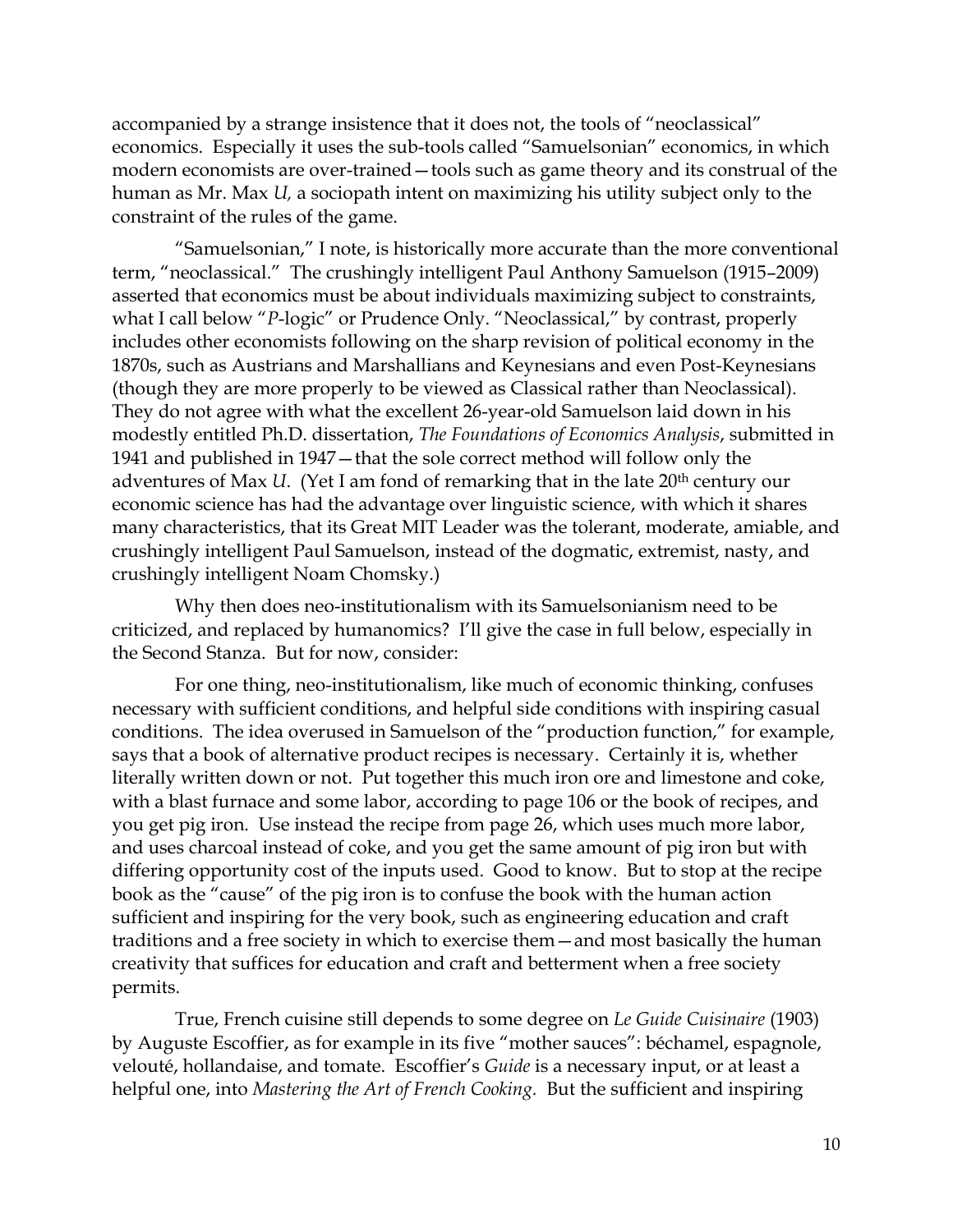causes of French cuisine are not such items in the supply chain, but the social and intellectual arrangements in French homes and restaurants that made for the book in the first place, from Guillaume Tirel in the 14th century and Catherine de Medici in the 16<sup>th</sup> century down to untold thousands of wives, and then husbands, too, inventing crème caramel and bouillabaisse, with the millions of French eaters insisting on getting good meals, and willing to talk about them endlessly. The causes in a sense relevant to serious scientific description and even to proposals for policies to encourage haute cuisine were ideas, a human creativity along with the conditions such as liberty making for it. The causes were not production functions, not the routine, bookable recipes after the creativity.

Going on and on with the confusion of necessary with sufficient conditions, or modestly helpful with powerfully inspiring conditions, leads away from a proper understanding of economic growth, among lesser subjects in economics. Property rights under a rule of law are necessary and helpful, of course, or the life of man, said Thomas Hobbes, is solitary, poor, nasty, brutish, and short. You can therefore explain why nations *fail*, and can discern the origins of poverty, by noting the nasty incentives that have led some nations for millennia away from the rule of law and alienable property rights.10 But you can only explain why nations *succeed,* and discern the origins of prosperity, by noting with John Locke the sufficient cooperativeness and the inspiring liberties that led some nations in the 19<sup>th</sup> century towards enterprise and betterment.11 If *Le Guide Cuisinaire* or *The Foundations of Economic Analysis* had been deeply flawed books, you could explain some outcomes in bad cooking or bad economics. But excellent cooking and excellent economics comes from human creativity—such as by the admirable Escoffier and Samuelson. We seek to know the sufficient conditions for the creativity.

Elevating a necessary condition such as property rights to the cause of modern growth would be like elevating the existence of the tomato in Europe after the Columbian Exchange to the cause of *sauce tomate.* It was necessary but not sufficient. The British and the Dutch and the Germans had the necessary tomatoes, but did not have the sufficiencies that made for their glorious French use. Tomatoes, labor, and capital in Germany made for German cuisine; in France, French. Or take pastry. Austria, Denmark, and France, alone among European countries, know how to make edible pastry. If you drive from Copenhagen across the bridge to Malmö in Sweden, the pastry shifts from ambrosia to fodder. The Danish recipe was not created equal to the Swedish.

And the necessary conditions featured in neo-institutionalism are in fact commonplace. A society without property rights and the rule of law is hardly a society at all. The historical truth is that since the beginning of human society the enforcement of property rights and a civil peace has been pretty much universal, with or without the

<sup>10</sup> Acemoglu and Robinson 2006, 2012.

<sup>11</sup> See Will 2019, pp. 5-6.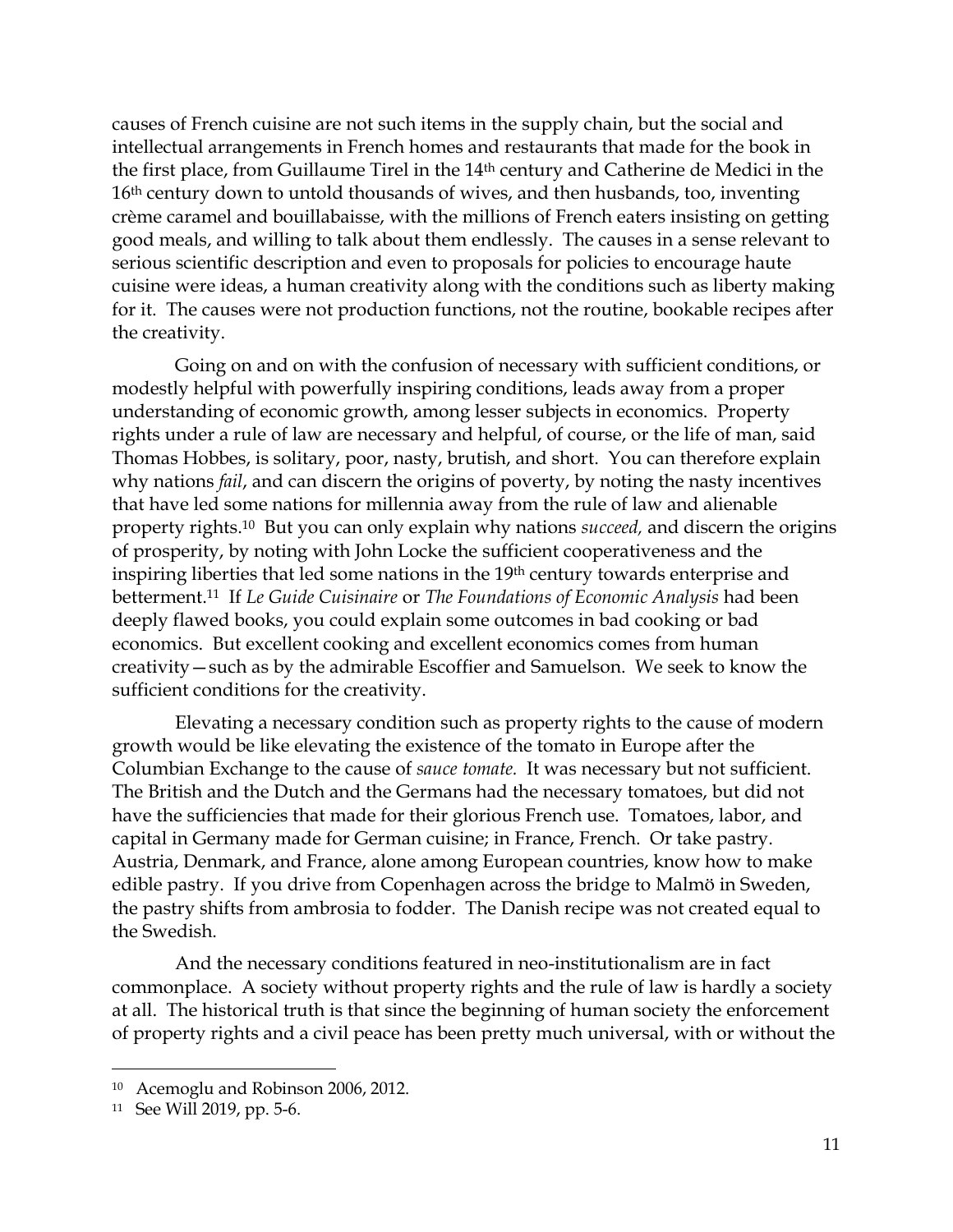permission of a sovereign, if there was one. Little bands of hunter-gatherers, which had no fixed sovereign, or much any leader to speak of, had a vivid sense of ownership, as do many species down to butterflies. Bart Wilson in the recent book I mentioned sees the origins of the uniquely human practice of alienable property in the mental and ethical habits of making compound human tools, such as spears. Prisoners and gold miners devise autonomous rules of property.12 To speak of larger societies, Israel under the judges had private property, before the Israelites unwisely demanded that God give them a king.13 Genghis Khan unified the wild horsemen of Mongolia by fiercely enforcing the rule of law, with property rights in horses and wives.<sup>14</sup> Yet none of these yielded modern economic growth, until in 18th-century Britain and its North American colonies the ancient routine of reasonably good laws was mixed for the first time in agricultural societies with an entirely new idea, an economic liberalism explored first in Dutch cities and theorized in French salons.

By contrast the liberal releasing of human creativity has *sufficed* for growth, if the routine and widespread necessary and helpful conditions have obtained—property rights, rule of law, liquid water, oxygen in the air, absence of an active civil war, the arrow of time, the existence of the universe. Northern Italy, the Ottoman Empire, Northern India, Japan, and China had for centuries all such necessary conditions, as did the Mayan, Mali, Roman, Assyrian empires before. Yet they did not achieve the modern economic growth arising in a Dutch-influenced and liberalizing England, and then spreading to the world.

So, I say to my beloved colleagues in economics and history, please stop putting forward as explanations for innovation yet another necessary or helpful condition coal, canals, patents, capital markets, the rule of law, industrial policy. You put forward, if on the right, the rule of law, because you think the unruly should be controlled from above. You put forward, if on the left, industrial policies, because you think the stupid should be controlled from above. Look instead, I suggest, for the sufficient and inspiring conditions—which you will not find in places that are after all mostly conservative, the law and the state.

Another criticism of neo-institutionalism and the other behaviorist fashions is an old technical point, namely, that they exhibit a notable deficiency in measurement, or the absence of quantification altogether. Cargo cults. Much of orthodox economics nowadays shares the fault. If economics, beyond its scientific goal of true description, is a policy science, as economists have asserted boldly for about a century—which is to say, a social engineering in which brilliant economists make helpful suggestions in line with Progressivism or socialism to offset "imperfections" such as externalities or monopolies in the markets that mere liberalism had shamefully allowed to proliferate then of course it requires measurement of effects. Yet economics since it first claimed to

<sup>12</sup> Umbeck 1977 and Radford 1945.

<sup>13</sup> 1 Samuel 8.

<sup>14</sup> Weatherford 2004.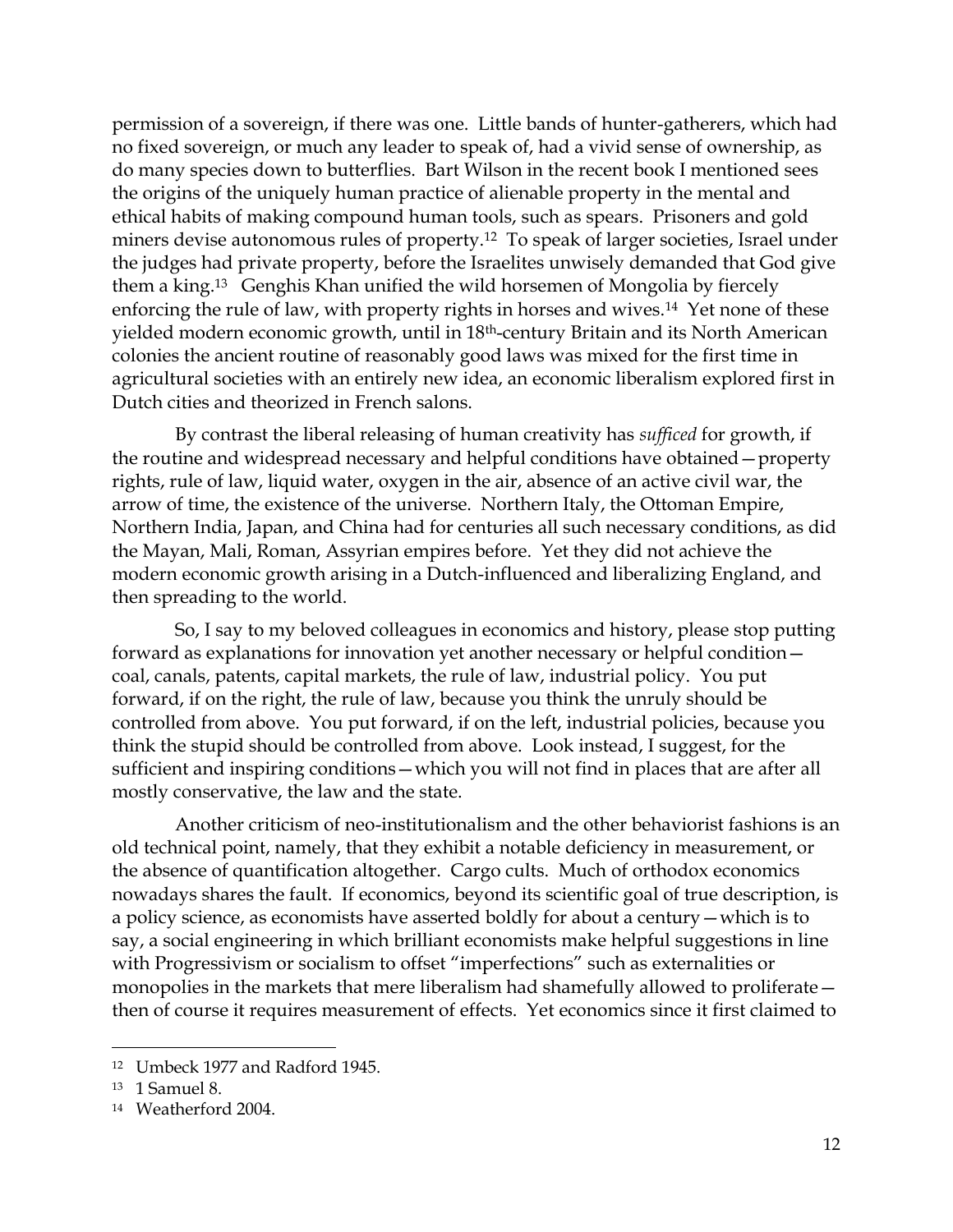become a masterful policy science has with rare exceptions undertaken neither the measurement of the effects of the alleged "imperfections" nor the measurement of the likely and supposedly helpful effects of the suggested interventions—or on the antiintervention side of politics, the measurement of the costs of the interventions.

Monopoly or inequality or externality or informational asymmetry "exist," to be sure. Some economists have been vigorous in measuring their local effects, on telephone pricing, say, or the imperfect market for defective horses or automobiles. But their national significance has been nothing like established in economic measurement. Posited externalities among other allegedly significant imperfections have been used without serious empirical inquiry in order to justify all manner of governmental actions.15 Listen to the rhetoric defending a new policy: we need regulation of this terrible, new imperfection, just as we have anti-trust policy against allegedly harmful "monopoly" by Amazon or tariff policy against allegedly harmful "dumping" by China. Meanwhile the highly "imperfect" economy has yielded a rise of income for the poorest of . . . wait for the news from economics history . . . 3,000 percent. An economy riven with terrible imperfections has yielded a rise by a factor of 30 in the ability of the poorest among us to buy goods and services, a Great Enrichment. Hmm. In Yiddish syntax: some imperfections!

The "rare exceptions" to a lack of measurement are to be seen in agricultural economics measuring, say, the effects of tobacco allotments on the land prices of North Carolina, or in transportation economics measuring the cost and benefit of high speed rail between Chicago and St. Louis, or, with radically less believability, in macroeconomics measuring the tradeoff between inflation and employment. Even these seldom ask what is the national significance of the entire bundle of problems and programs and policies, which is the scientifically relevant question. The Lucas Critique in macroeconomics makes such a point. I note late in the Second Stanza that even a scientific and political program I much admire, the empirical Austrian economics of George Mason University, shares in the orthodoxy's lack of believable, on-the-whole measurement of national importance.

And finally one needs to ask whether it is *ethical* to intervene the way a behaviorist policy science does. I doubt the policy of an economic policy science, and you should, too. The French tradition of Louis XIV's Controller-General of Finance, Jean-Baptiste Colbert, carried down to the present, is to suppose that an economy, unlike language or art, needs detailed central regulation. The businessmen of Paris were asked by Colbert in 1681 what the government could to help them. They replied, "Leave us to do it." I say: leave free adults to do it. Scientific description yes; overmastering policy, no. Wise remarks about how things are, yes; calling in the cops to push people around, no. "The key functions of the legal system," writes the classical liberal legal theorist Richard Epstein, "can be neatly summarized in four words:

<sup>15</sup> See Bourne 2019.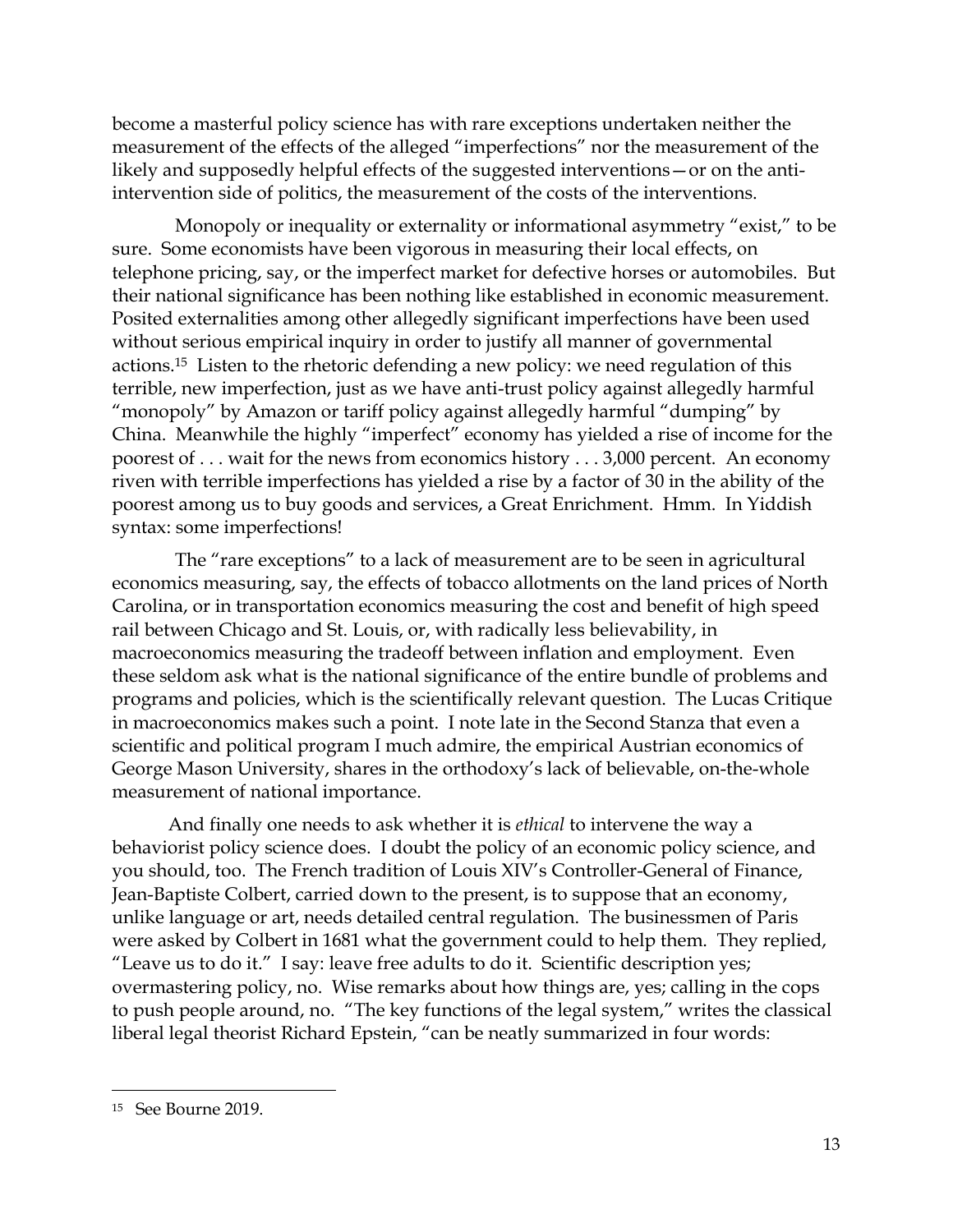aggression no, exchange yes."<sup>16</sup>As the libertarian political thinker David Boaz puts it*,*  "In a sense, there have always been but two political philosophies: liberty and power."<sup>17</sup>

Modern economic orthodoxy sets aside adult human creativity, in favor of a mechanical behaviorism depending on books of recipes and the policies of Daddy Colbert. As Friedrich Hayek and his followers such as Vernon Smith say, economic policy is "constructivist," that is, it implements the rationalist side of the Enlightenment as against the liberty side.18 Let us make the world anew. *We* can make it —we wise and good economists empowered by the government's monopoly of coercion. Economics is easy, merely a matter of input and output, structure and accounting.

The Austrian economists' term of art against such a pervasive constructivism is "discovery." Discovery is not routine, and not easy, or else it is not discovery and does not earn the supernormal profit implied by the 3,000 percent. Will the new little grocery store on Printer's Row in Chicago succeed? Don't know, can't know, anyway hard to know. There's no mechanical assurance like a production function. Discovery is creative and free and adult. It is scary, true, but in the end massively enriching. It should be encouraged, not crushed by orders from Daddy and his planners, no more than by the Sun King and his bureaucrats, or the guildsman and his tariff walls.

An economics without discovery at its center therefore gets the economic science wrong. Humanomics gets it right. The political scientist and 2009 Nobel laureate in economics Elinor Ostrom (1933–2012), another pioneer of humanomics, wrote in 1990:

> The intellectual trap in relying entirely on models to provide the foundation for policy analysis is that scholars then presume that they are omniscient observers able to comprehend the essentials of how complex, dynamic systems work by creating stylized descriptions of some aspects of those systems. With the false confidence of presumed omniscience, scholars feel perfectly comfortable in addressing proposals to government that are conceived in their models as omnicompetent powers able to rectify the imperfections that exist in all field settings.<sup>19</sup>

The sounder policy is to give up policy, and let human creativity do its work. Social engineering is illiberal on its face. (I will use the word "liberal" throughout in its original and international meaning, that is, a society composed on non-slaves—not slaves to husbands or masters, to kings or bureaucrats.) Liberalism is what made us very rich and reasonably good, as in the liberal parts of the U.S. economy since 1800 and of the Chinese economy since 1978 and of the Indian economy since 1991. Enrichment came from new ideas, nourished by what the economist and philosopher Arthur Diamond calls openness to creative destruction, not from the intermediate causes along

<sup>16</sup> Epstein 2009, pp. xii–xiii.

<sup>17</sup> Boaz 2015, p. 1.

<sup>18</sup> Smith 2002, 2007.

<sup>19</sup> Ostrom 1990, p. 215.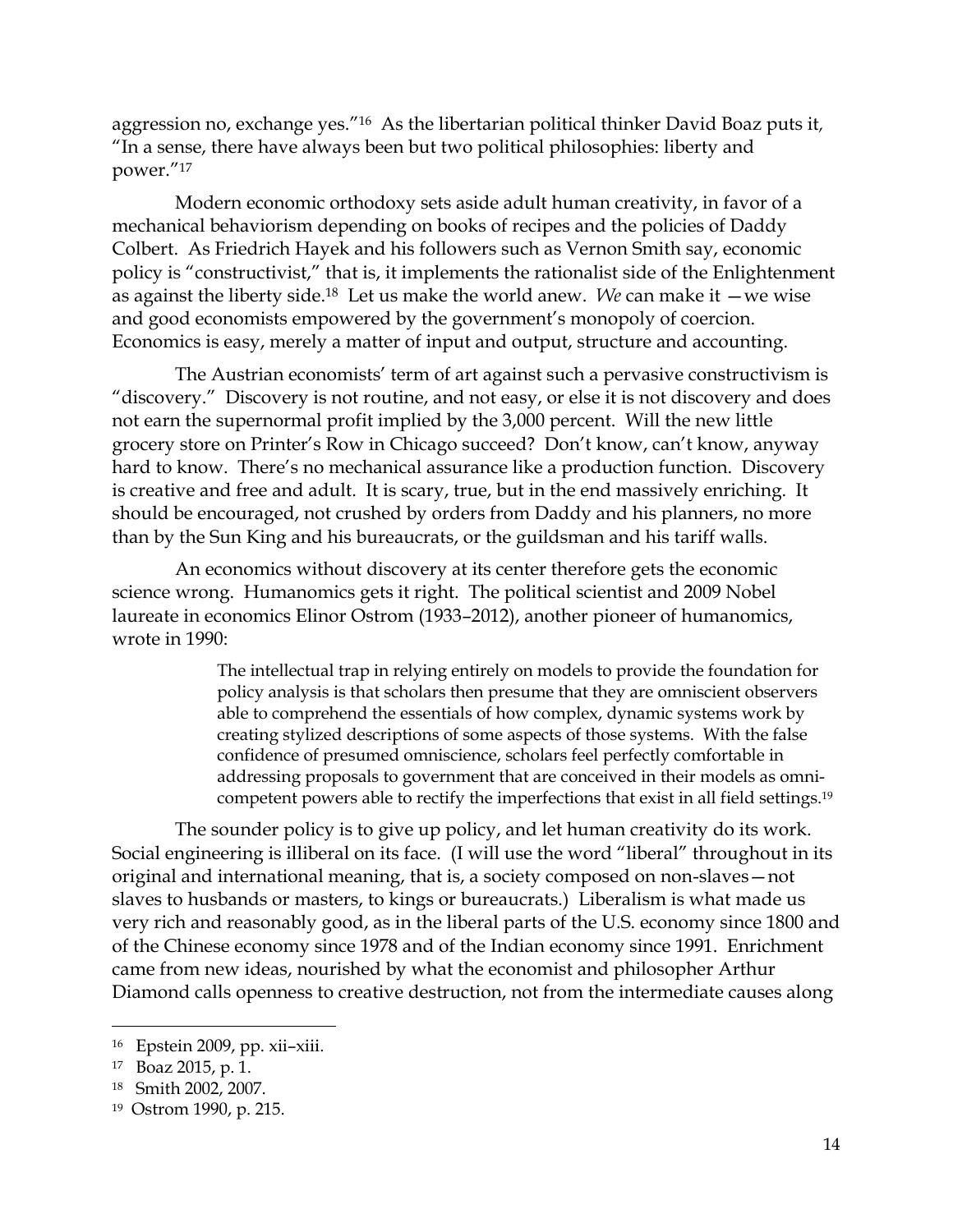the supply chain such as capital or institutions or state intervention.<sup>20</sup> Strategic bombing, which relies on input-output thinking, did not work as expected in the face of creativity by Germans or Soviets or North Vietnamese. The idea of order at Key West is not engineer-able, not in its in ghostlier demarcations, keener sounds.

The idea can be as simple as that of selling goods on a street in Baltimore, Maryland. Bubbles in *The Wire*, for example, is an entrepreneur financing his drug habit by buying deodorant and candy bars low and selling them high. Everyone's better off, though not of course when Bubbles gets robbed daily by a tough guy. Or outside of fiction, Mohamed Bouazizi had the idea of selling goods on the streets of Sidi Bouzid, Tunisia, though robbed repeatedly by the police, and finally in protest immolating himself, and initiating the liberal Arab Spring. No pushing people around. Ideas matter most, and people create them.

Good ideas, contrary to the economist and advocate for state coercion Mariana Mazzucato, do not come importantly from big government.<sup>21</sup> That the road outside Google's office in Cupertino was built by the city does not mean that the city caused the search engine. Substitutes are available, says the economist in command of price theory. If substitutes are not available, then everything is caused by every moderately necessary conditions, from the road up to God's will. We are left without a scientific understanding of what really matters. The mistake can be called the Supply-Chain Fallacy, on display in Mazzucato's books. Or, in criticism of Samuelsonian economics, it can be called the Production-Function Fallacy. Or, in criticism of Marxian economics, it can be called the Structural Fallacy. True, this or that item in the supply chain or the production function or the present structure can be seen as necessary. But it's like a mechanical watch. The gears and face and so forth are of course necessary for the watch to work. But its motive force is the spring.

It has turned out that good, bettering, productive ideas come most easily from free people—at best free from all human coercion, or at least free within their corporation or government to try out novelties. It is said that Toyota gets a million new ideas a year from the suggestion boxes on the factory floors, while General Motors routes the suggestion boxes to the circular file. Big governments are mostly like General Motors. In a fantasy world of social engineering the governments, even if not very creative, are sweet and good. But in fact most governments outside of Estonia and Minnesota are notorious for being obstructive and counterproductive, at worst employing thugs in aid of the cousins, or of the Chinese Communist Party in Hong Kong, or at best using the Progressive/ Fabian/ socialist faiths of omnipresent

<sup>20</sup> Diamond 2019.

<sup>&</sup>lt;sup>21</sup> Mazzucato 2013. A decisive demonstration that her theme is mistaken is Thomas Hazlett's brilliant history of wireless in the United States (2017). Tom deals for example with the urban myth that the government, or Al Gore, invented the internet. The internet was invented by profit-making entrepreneurs; a bit of the technology came from defense contracts, mostly secret.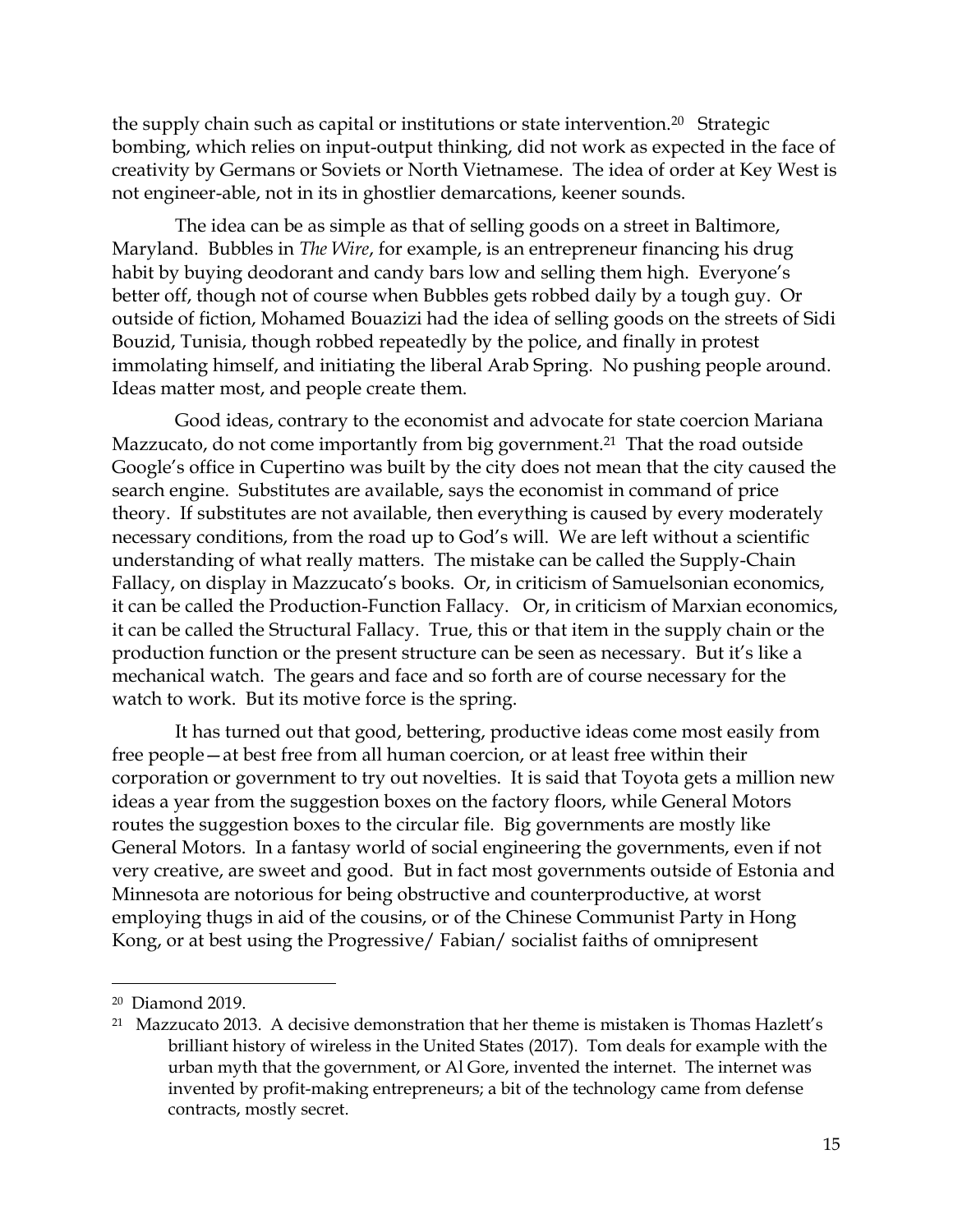externalities and omni-competent governments to boss around the mere citizens on the West Side of Chicago. I say: let my people go.

The omnicompetence assumed in a policy science is regularly accompanied by a lack of ethical reflection**. <sup>22</sup>** I ask: where do you get off, Ms. Economist, in thinking that you are qualified in science or entitled in justice to "nudge" free adults? The tilt of economic policy towards centralized, Colbertian, top-down intervention since the Progressives and the Fabians is notably anti-liberal, even when in the United States and to a lesser degree in the United Kingdom it, bizarrely, calls itself "liberal." Never mind explicit fascism or communism in the 20<sup>th</sup> century—revived nowadays in infantilizing populism from the right, and proposals from the naïve left to "try socialism." And the middle-of-the-road regulatory state revives a masterful lordship and guild mercantilism that long dominated Europe from above before the liberal and enriching era of Smith and Bastiat.<sup>23</sup>

Let's not. Let's not reinvent the hierarchy imposed by agricultural societies 8,000 BCE to 1800 CE, and instead take full advantage of the liberal autonomy and status egalitarianism built into the genes of our hunter-gatherer ancestors during millions of years of wandering in small groups. The scientific consensus is that "a core characteristic of documented nomadic foragers is their political egalitarianism. Nomadic foragers have no hierarchical social stratification. . . . Leaders (if they exist) have little authority over group members; rotation of roles and functions occur regularly; people come and go as they please; and no person can command or subject group members to act according to one's political aspirations."24 Contrast such genes with the hierarchical pushing around characteristic of modern governments. It ain't natural. Our genes, combined with the literacy and enrichment and now internet sophistication of humans, all developing in the past two centuries, imply liberalism, not coercive governments. Now is the time for liberty from policy.

§

So humanomics criticizes neo-institutionalism and other little-child behaviorisms that suit humans and moderns exceptionally poorly. It proposes instead that we economists grow up and get seriously modest about the logic and evidence of a human science embracing the liberty and therefore the creativity of adults.

Even a narrow economic logic contradicts social engineering. If the social engineers are so smart, as I noted long ago in studying the rhetoric of storytelling in economics, why aren't they rich?<sup>25</sup> It's a fair question to ask of any expert proposing to run your life with helpful suggestions or coerced policies. Supernormal profit, as Dr.

<sup>22</sup> DeMartino and McCloskey, eds. 2016

 $23$  On guilds, against the statist and neo-institutionalist fantasy of their benevolence, see Ogilvie 2019

<sup>24</sup> Shultziner and others 2010, pp. 123-124.

<sup>25</sup> McCloskey 1990.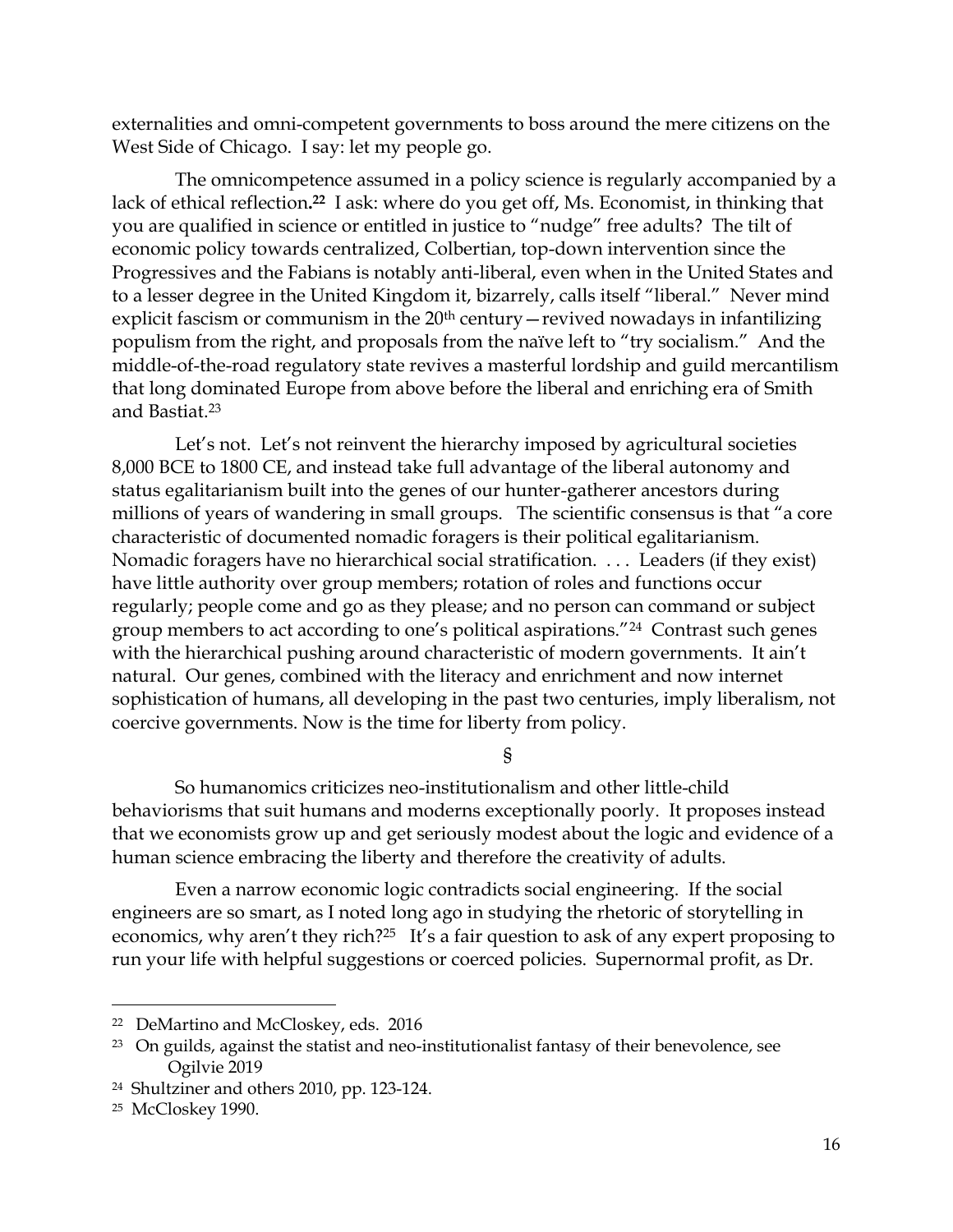Faust understood, is a strict implication of a supposed ability to predict and control. We can't predict and control, not profitably, not in a creative economy. Name the economist who predicted the internet or containerization or the Green Revolution or the automobile or the modern university or the steam engine. Growing up requires an expanded, humanistic science that analyzes the creativity of human action in retrospect, and in prospect accepts the epistemological limits on ant-behaving prediction and control.

The recommendation to take the humanities seriously, understand, is not an attack on mathematics. I side with Léon Walras, who wrote in 1874. "As for those economists who do not know any mathematics, who do not know what is meant by mathematics and yet have taken the stand that mathematics cannot possibly serve to elucidate economic principles, let them go their way repeating that 'human liberty will *never* allow itself to be cast into equations' or that 'mathematics ignores frictions which are *everything* in social science.'"26 If you want my opinion (no extra charge), I think there should be *more* mathematics and statistics in economics, not less—though I have long argued that many of the present tools along such lines amount to a cargo cult. We should do more scientifically relevant mathematics and statistics, not less, and at a much higher level than we do now. We should do simulations and error bounds, Bayesian analysis and functional approximations learned from the Departments of Engineering and of Physics, with evolutionary mathematics learned from the Department of Biology, instead of grinding away at pointless existence theorems, on/off, learned from the Department of Mathematics, and at pointless *t* tests, on/off, learned from a Fisherian, anti-Bayesian Department of Statistics.

The lesson of humanomics, in short, is that modesty in the face of creativity by free adults is in order. No more masters. As Rachel Carson argued about silent springs in 1963, Jane Jacobs argued about vibrant cities in 1984: "Germane correction depends on fostering creativity in whatever forms it happens to appear in a given city at a given time. It is impossible to know in advance."27 DDT looked like a miracle treatment, as asbestos looked like a miracle material, and econometrics a miracle tool of economic engineering, until they didn't. Robert Moses' takings by eminent domain in New York City looked brilliant, until they didn't. Brilliant miracles are not routinely achievable by central plan. The production function is cargo-cult science (which I confess that I practiced for decades) if it is imagined to be about masterful causes rather than a modest retrospective accounting. We humans live in economies the way we live in cities and in language and in art and in cookery and in the natural environment. Attempts at overmastering by central plan usually do not work out. Restrain therefore the impulse for a masterful prediction and control dating to Auguste Comte's *savoir pour pouvoir*. As Yogi Berra (and, it turns out, Niels Bohr) said, in the face of creativity,

<sup>26</sup> Walras 1974/1900 (1954), p. 47.

<sup>27</sup> Jacobs 1984 (1985), p. 230.